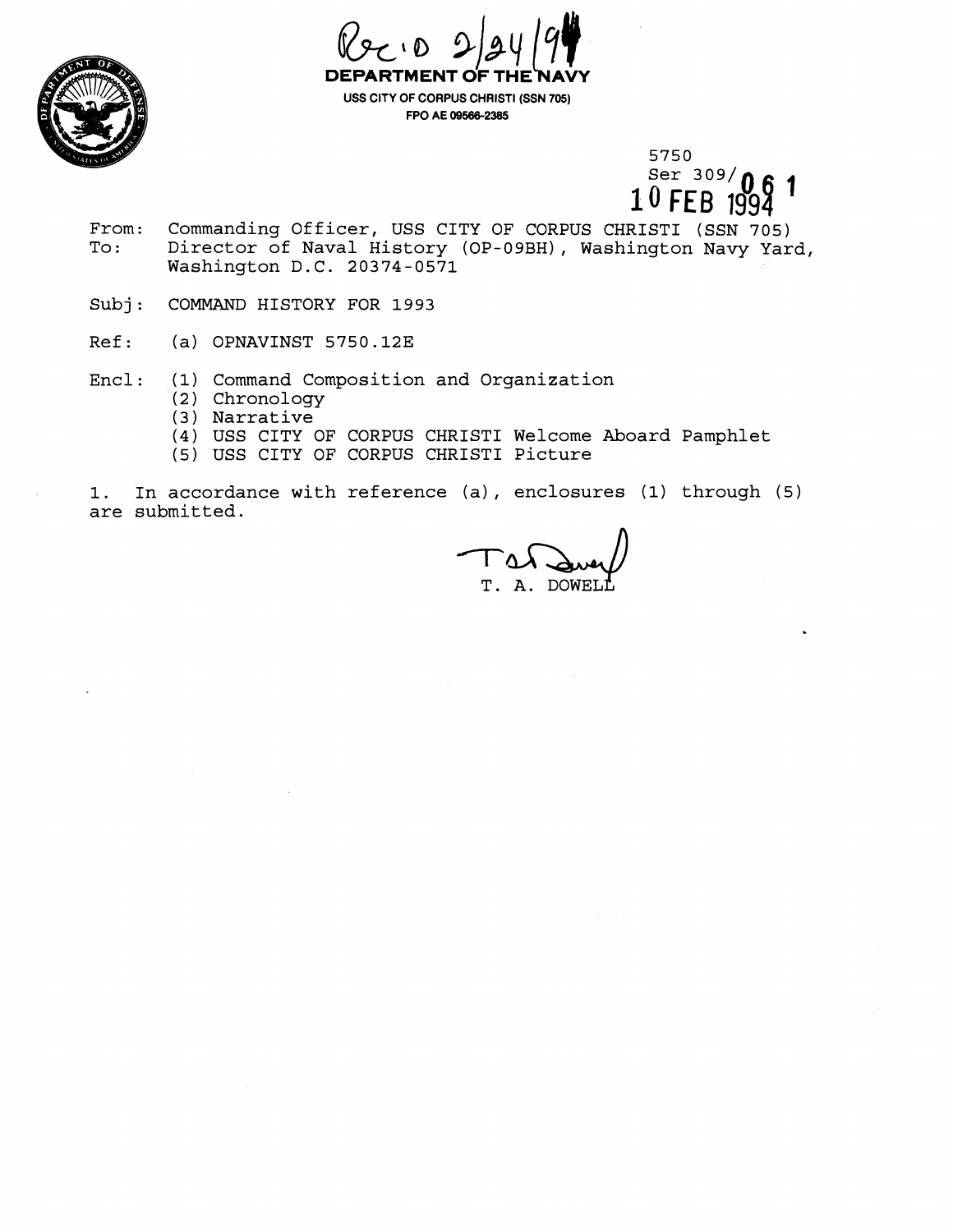## COMMAND COMPOSITION AND ORGANIZATION

# **1. MISSION:**

In accordance with COMSUBLANT OPORD 2000 the ship's mission is to carry out tasks assigned by higher authority, fulfill .assigned commitments, maintain high standards of personnel and material readiness for naval action, and strive continuously to improve submarine tactics in the accomplishment of the mission.

## 2. **ORGANIZATIONAL STRUCTURE:**

a. Immediate Senior in Chain of Command (ISIC) : Commander Submarine Squadron TWO

b. Units under **operational/administrative** control: None.

# **3. COMMANDER AND BIOGRAPHY:**

a. CDR Thomas A. Dowell, USN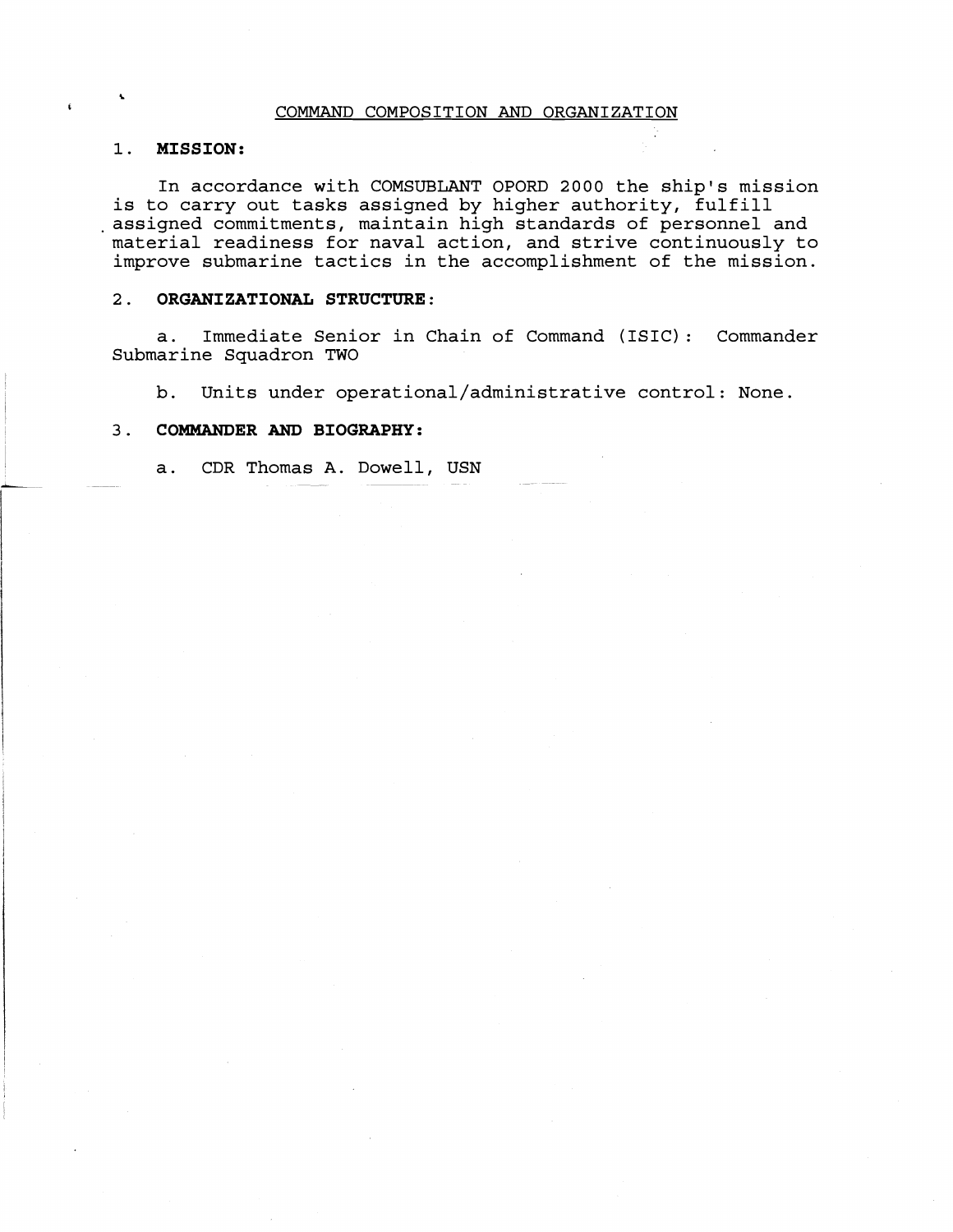# **CHRONOLOGY**

 $\sim$   $\sim$ 

 $\sim 10^{-10}$ 

| DATE           | <b>EVENT</b>                                                                                                                                |
|----------------|---------------------------------------------------------------------------------------------------------------------------------------------|
| <b>JANUARY</b> |                                                                                                                                             |
| $1 - 31$       | Moored Naval Submarine Base New London, Groton,<br>CT.                                                                                      |
| FEBRUARY       |                                                                                                                                             |
| $1 - 17$       | Moored Naval submarine Base New London, Groton,<br>CT.                                                                                      |
| 17             | Underway from Naval Submarine Base New London,<br>Groton, Ct to participate in a Canadian Naval<br>Exercise and conduct Refresher Training. |
| MARCH          |                                                                                                                                             |
| 6              | Moored Port Everglades, FL.                                                                                                                 |
| 8              | Underway from Port Everglades, FL to conduct a<br>major ship's evaluation.                                                                  |
| 25             | Moored Corpus Christi, TX.                                                                                                                  |
| 30             | Underway from Corpus Christi, TX.                                                                                                           |
| APRIL          |                                                                                                                                             |
| 6              | Moored Naval Submarine Base New London,<br>Groton, CT.                                                                                      |
| MAY            |                                                                                                                                             |
| $1 - 31$       | Moored Naval Submarine Base New London, Groton,<br>CT.                                                                                      |
| JUNE           |                                                                                                                                             |
| 11             | Underway from Submarine Base New London, Groton,<br>CT. to conduct midshipman operations.                                                   |
| 18             | Moored Norfolk Naval Base, VA.                                                                                                              |
| 22             | Underway from Norfolk Naval Base, VA. to conduct<br>midshipman operations.                                                                  |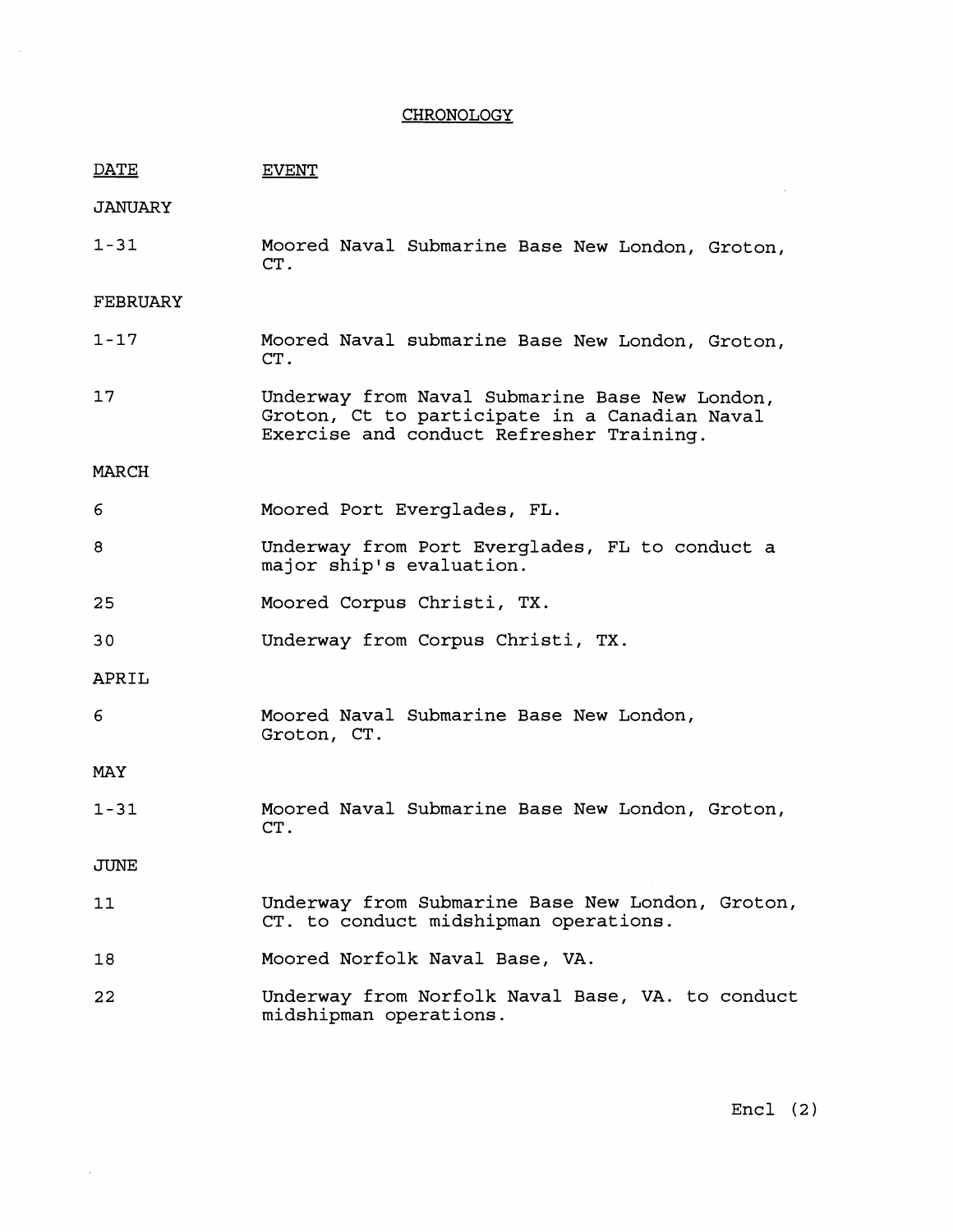| JUNE (Cont'd)    |                                                                                                                                  |
|------------------|----------------------------------------------------------------------------------------------------------------------------------|
| 25               | Moored Naval Submarine Base New London, Groton CT.                                                                               |
| 29               | Underway From Naval Submarine Base New London,<br>Groton, CT. for a Western Deployment.                                          |
| JULY             |                                                                                                                                  |
| 23               | Moored Tromsø, Norway.                                                                                                           |
| 28               | Underway from Tromsø, Norway.                                                                                                    |
| <b>AUGUST</b>    |                                                                                                                                  |
| 21               | Moored Naval Submarine Base New London, Groton.                                                                                  |
| 31               | Underway from Naval Submarine Base New London,<br>Groton, CT.                                                                    |
| <b>SEPTEMBER</b> |                                                                                                                                  |
| 3                | Moored Naval Submarine Base New London, Groton,<br>CT.                                                                           |
| 7                | Underway From Naval Submarine Base New London,<br>Groton, CT.                                                                    |
| 15               | Moored Naval Submarine Base New London, Groton,<br>CT.                                                                           |
| 16               | Underway from Naval Submarine Base New London,<br>Groton, CT. to conduct an Engineering Evaluation.                              |
| 17               | Moored Naval Submarine Base New London, Groton,<br>CT.                                                                           |
| 24               | Underway from Naval submarine Base New London to<br>conduct a VIP cruise. Moored Naval Submarine base<br>New London, Groton, CT. |
| <b>OCTOBER</b>   |                                                                                                                                  |
| $1 - 31$         | Moored Naval Submarine Base New London, Groton,<br>CT.                                                                           |
| <b>NOVEMBER</b>  |                                                                                                                                  |
| $1 - 21$         | Moored Naval Submarine Base New London, Groton,<br>CT.                                                                           |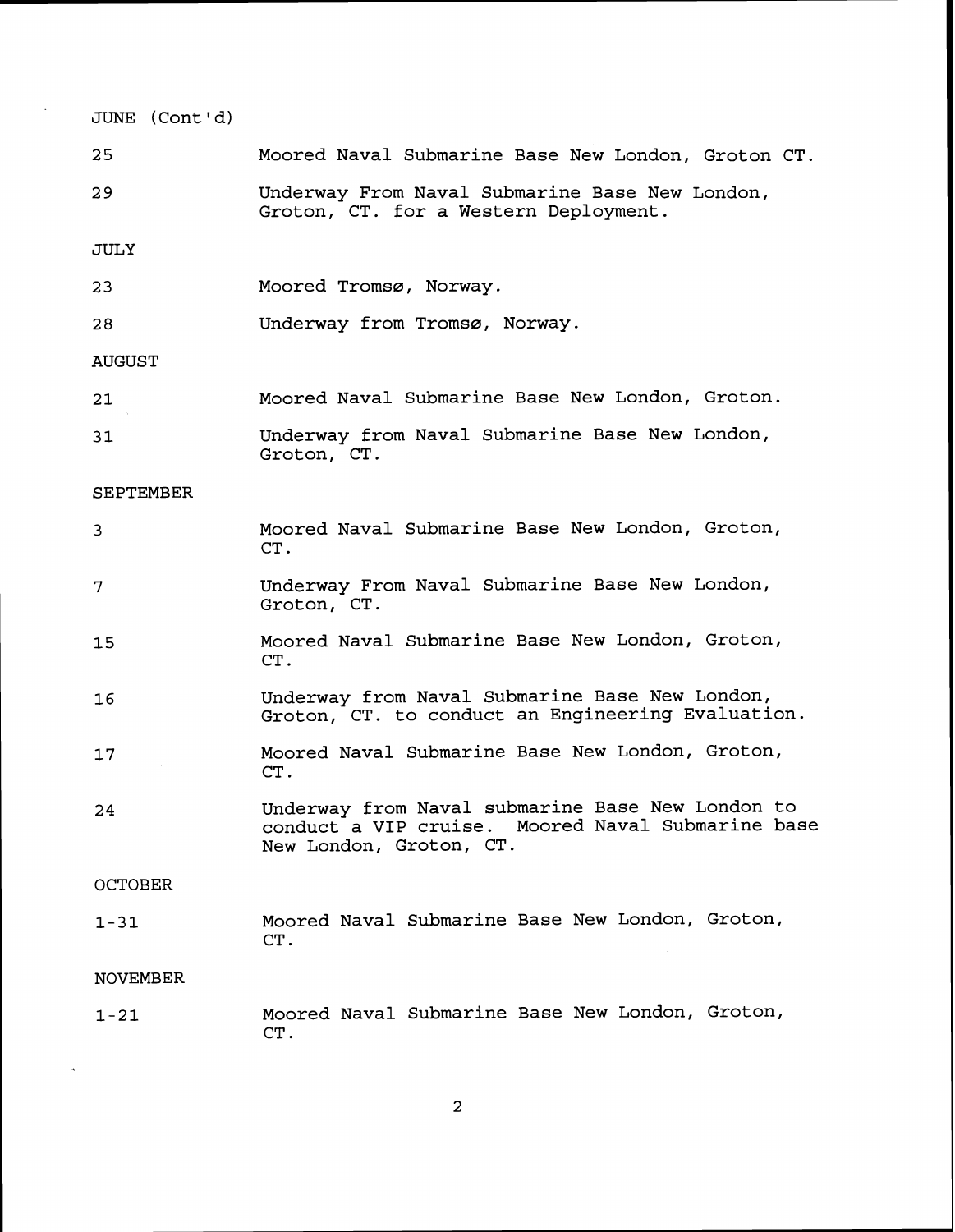NOVEMBER (Cont 'd)

- 22 Underway from Naval Submarine Base New London, Groton, CT. to conduct sea trials following an extensive upkeep period.
- Moored Naval Submarine Base New London, Groton, 23

DECEMBER

 $1 - 2$ Moored Naval Submarine Base New London, Groton, CT .

# DECEMBER

| 3  | Underway from Naval Submarine Base New London,<br>Groton, CT. |
|----|---------------------------------------------------------------|
| 16 | Moored Naval Submarine Base New London, Groton,<br>CT.        |
| 20 | Conducted a Dependents Cruise for family and<br>friends.      |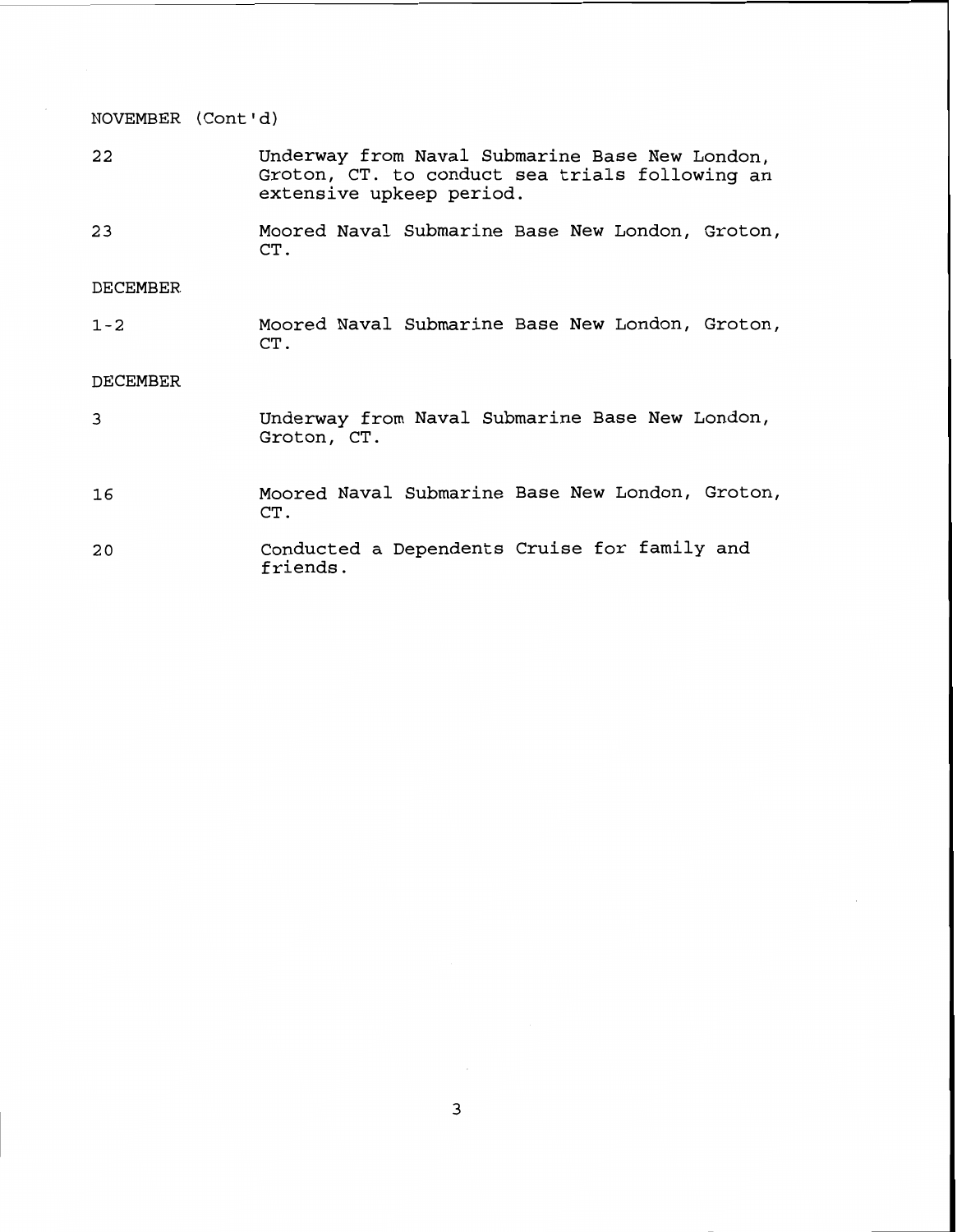### NARRATIVE

#### JANUARY

The CITY OF CORPUS CHRIST1 started the new year moored at Naval Submarine Base New London, Groton, CT. making preparations for an upcoming ship evaluation.

#### FEBRUARY

On 17 February the ship got underway to participate in Canadian Exercise COMREADOPS **1-93** and to conduct training for an upcoming ship's evaluation.

#### **MARCH**

On **6** March the CITY OF CORPUS CHRIST1 moored in Port Everglades, FL. and got underway on **8** March for a ship's inspection. Following this inspection the ship moored on **23**  March in Corpus Christi, TX to visit the ship's namesake city. The ship got underway from Corpus Christi, TX on 30 March to return to New London, CT.

## APRIL

The USS CITY OF CORPUS CHRIST1 moored at Naval submarine Base New London, Groton, CT. on **6** April. The remainder of April was spent in an upkeep period.

# **MAY**

May was spent continuing the upkeep period begun in April, and including a major painting and preservation period (SPRUCE) in the Engineroom.

#### JUNE

On 11 June The USS CITY OF CORPUS CHRIST1 got underway from Naval Submarine Base New London, Groton, CT. to conduct midshipman operations. The ship moored in Norfolk VA. on **18** June for the crew to rest. It got underway on 22 June to continue midshipman operations. On **23** June USS CITY OF CORPUS CHRIST1 WAS recalled to Groton, CT., mooring there on **25** June. Following a 72 hour training period, CITY OF CORPUS CHRIST1 got underway from Naval Submarine Base New London, Groton, CT., for an emergent Western Atlantic deployment.

# JULY

The CITY OF CORPUS CHRISTI arrived in Tromsø, Norway on 23<br>for liberty, the first 688 class submarine to do so. The July for liberty, the first 688 class submarine to do so. ship got underway from Tromsø, Norway on 28 July after a highly successful port visit.

Encl (3)